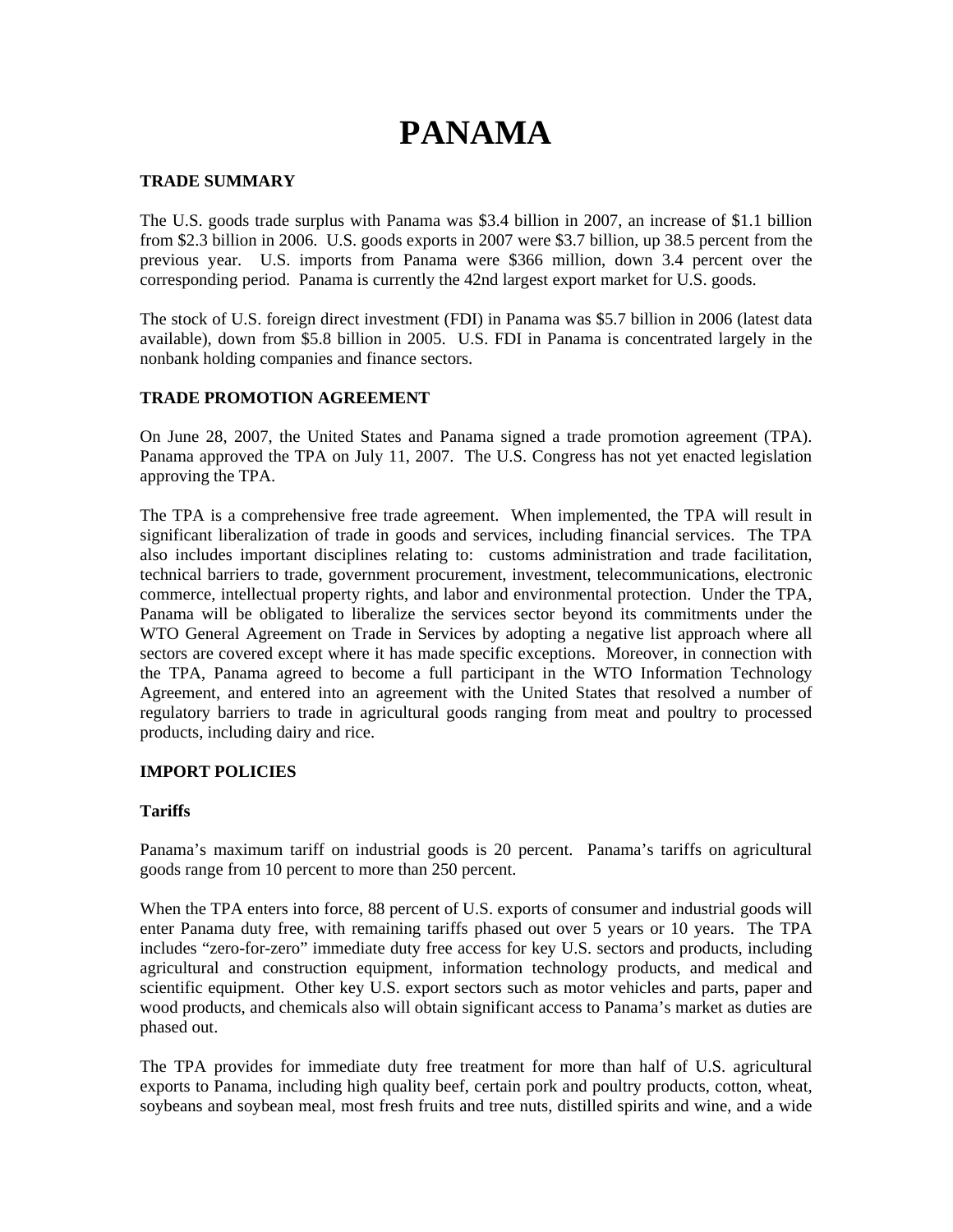assortment of processed products. Duties on other agricultural goods will be phased out within 5 years to 12 years, and for the most sensitive products within 15 years to 20 years. The TPA also provides for expanded market access opportunities through tariff-rate quotas (TRQs) for agricultural products such as pork, chicken leg quarters, dairy products, corn, rice, refined corn oil, dried beans, frozen French fries, and tomato products. These TRQs will permit immediate duty free access for specified quantities that will increase as over-quota duties are phased out over the course of the implementation period.

Apparel products made in Panama will be duty free under the TPA if they use U.S. or Panamanian fabric and yarn, thereby supporting U.S. fabric and yarn exports and jobs. Strong customs cooperation commitments between the United States and Panama under the TPA will allow for verification of claims of origin or preferential treatment, and denial of preferential treatment or entry if claims cannot be verified.

## **Nontariff Measures**

In addition to tariffs, all imports into Panama are subject to a 5 percent transfer (ITBM) tax levied both on the cost, insurance, and freight value as well as on import duties and other handling charges. Pharmaceuticals, foods, school supplies, goods that will be re-exported and all products related to transactions occurring in any free zone are exempt from the transfer tax. Currently, importing entities are required to hold a commercial or industrial license to operate in Panama in order to import manufactured goods into the country without an import license. The commercial or industrial license may be obtained through Panama's online business registration service (http://[www.panamaemprende.gob.pa\)](http://www.panamaemprende.gob.pa/). Importing entities holding a license are not required to have a separate import license, with the exception of imports of certain controlled products such as weapons, medicine, pharmaceutical products, and certain chemicals.

# **STANDARDS, TESTING, LABELING, AND CERTIFICATION**

In the past, Panama has required that its health and agriculture officials certify individual U.S. plants and/or shipments as a precondition for the importation of beef, poultry, pork, dairy, and other agricultural products. In addition, Panama has restricted imports of U.S. meat and poultry and other U.S. agricultural products through nonscience based sanitary and phytosanitary (SPS) requirements. Certain agricultural products (*e.g.*, processed food products) also faced lengthy and costly product registration requirements.

Under a far reaching bilateral agreement on SPS measures and technical standards signed with the United States in December 2006, Panama recognized the equivalence of the U.S. meat and poultry inspection systems and the U.S. regulatory system for processed food products, thereby eliminating plant-by-plant and shipment-by-shipment inspection requirements. In addition, Panama provided access for all U.S. beef and beef products (including pet food), and all U.S. poultry and poultry products, consistent with international standards. Panama lifted all import certification and licensing requirements, except those agreed with the United States (specifically, sanitary certificate requirements) and formalized its recognition of the U.S. beef grading system and cuts nomenclature. Additionally, Panamanian authorities have committed to notifying U.S. authorities within 24 hours of any detention of a U.S. shipment due to suspected SPS concerns. Finally, Panama eliminated its time consuming and costly product registration procedures, and established an automatic, cost free and quick registration process for the small group of agricultural products not exempted from this process.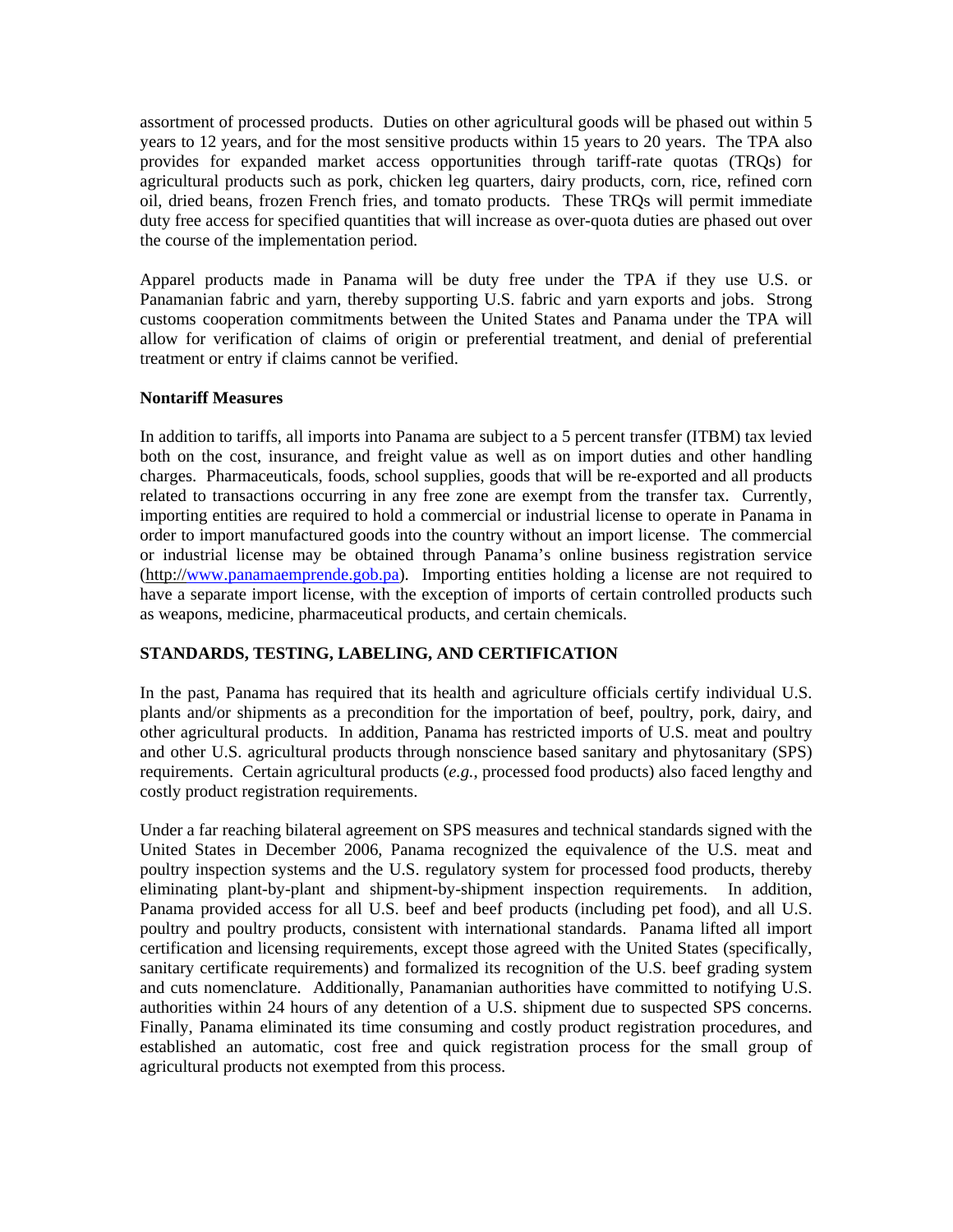Labeling and testing requirements are primarily limited to food products. Products that comply with U.S. labeling and marketing requirements are generally accepted for sale in Panama.

## **GOVERNMENT PROCUREMENT**

Panamanian Law 22 of 2006 regulates government procurement and other related issues. Law 22 streamlined and modernized Panama's contracting system. It established, among other things, an Internet-based procurement system (http://www.panamacompra.gob.pa) and requires publication of all proposed government purchases on the Internet, the evaluation of proposals and monitoring of the procurement process, and advance public notice of intended procurement, including technical specifications and tender documents. Law 22 also created an administrative court to handle all public contracting disputes. The rulings of this administrative court are subject to review by the Panamanian Supreme Court. The Panamanian government has generally handled bids in a transparent manner, although occasionally U.S. companies have complained that certain procedures have not been followed.

When it enters into force, the TPA will require Panama's procuring entities to use fair and transparent procurement procedures, including advance notice of purchases and timely and effective bid review procedures, for procurement covered by the TPA. U.S. suppliers will be permitted to bid on procurement above certain thresholds of most Panamanian government entities, including key ministries and state-owned enterprises, on the same basis as Panamanian suppliers. In particular, U.S. suppliers will be permitted to bid on procurement by the Panama Canal Authority, including for the \$5.25 billion Panama Canal expansion project. The anticorruption provisions in the TPA require Panama to ensure under its domestic law that bribery in matters affecting trade and investment, including in government procurement, is treated as a criminal offense or is subject to comparable penalties.

While Panama committed to become a party to the World Trade Organization (WTO) Agreement on Government Procurement (GPA) at the time of its WTO accession, its efforts to accede to the GPA have stalled.

## **EXPORT SUBSIDIES**

Panamanian Law 3 of 1986 allows any company to import raw materials or semi-processed goods at a duty of 3 percent for domestic consumption or processing (pending certification that there is no national production) or duty free for export production, except for sensitive agricultural products, such as rice, dairy, pork, corn, and tomato products. Companies are allowed a tax deduction of up to 100 percent of their profits from export operations through 2010.

In the context of its WTO accession, Panama revised its export subsidy policies in 1997-98. The government originally had stated its intention to phase out its Tax Credit Certificates (CAT) program, which provides tax credits to firms producing certain nontraditional exports, by the end of 2001. However, during the WTO Ministerial Conference in November 2001, the government of Panama asked for and received an extension of the waiver permitting the use of CATs. The WTO subsequently extended this waiver through September 30, 2009. Under the program, exporters receive CATs equal to 10 percent of the goods' national value added for exports made in 2008 and 5 percent of the good's national value added for exports made through September 30, 2009. The certificates are transferable and may be used to pay tax obligations to the government, or they can be sold in secondary markets at a discount. The government has, however, become stricter in defining national value added, in an attempt to reduce the amount of credit claimed by exporters.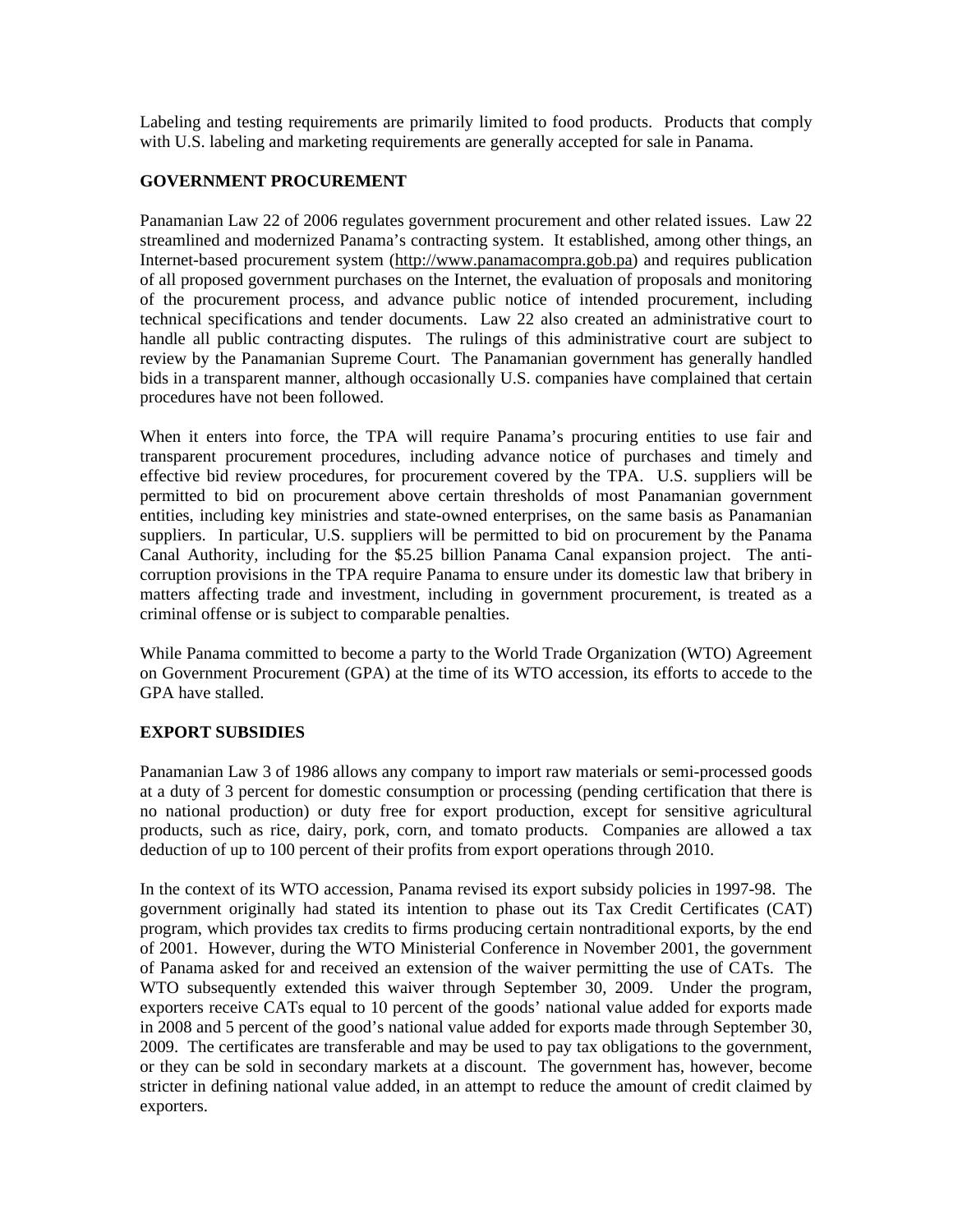In addition, a number of export industries, such as shrimp farming and tourism, are exempt from paying certain types of taxes and import duties. The government of Panama established this policy to attract foreign investment, especially in economically depressed regions, such as the city of Colon. Companies that benefit from these exemptions are not eligible to receive CATs for their exports.

## **Other Export-Related Items**

Law 25 of 1996 provides for the development of export processing zones (EPZs) as part of an effort to broaden the Panamanian manufacturing sector while promoting investment, particularly in former U.S. military bases. There are 15 EPZs in Panama, 2 of which are inactive. Companies operating in these zones may import inputs duty free, if products assembled in the zones are to be exported. The government also provides other tax incentives to EPZ companies. Under the TPA, Panama may not adopt new duty waivers or expand existing duty waivers conditioned on the fulfillment of a performance requirement (*e.g.*, the exportation of a given level or percentage of goods or the use of domestic content in the production of goods). Panama is permitted to maintain existing measures that are inconsistent with this obligation through 2009, provided that it maintains the measures in accordance with its obligations under the WTO Agreement on Subsidies and Countervailing Measures.

## **INTELLECTUAL PROPERTY RIGHTS (IPR) PROTECTION**

An interagency committee that consists of representatives from six government agencies and operates under the leadership of the Ministry of Commerce and Industry is responsible for Panama's intellectual property law and policy. The committee coordinates enforcement actions and develops strategies to improve compliance with the law. The creation of a specialized prosecutor for intellectual property-related cases has strengthened the protection and enforcement of IPR in Panama. However, given Panama's role as a transshipment point, U.S. industry remains concerned that Panama will become susceptible to trading in pirated and counterfeit goods.

The TPA provides for improved standards for the protection and enforcement of a broad range of intellectual property rights, which are consistent with U.S. and international standards of protection and enforcement as well as with emerging international standards. Such improvements include stronger protection for U.S. patents, trademarks, and test data, including an electronic system for the registration and maintenance of trademarks and further deterrence of piracy and counterfeiting.

Panama has ratified or acceded to the Berne Convention for the Protection of Literary and Artistic Works, the Brussels Convention Relating to the Distribution of Programme-Carrying Signals Transmitted by Satellite, the Convention Establishing the World Intellectual Property Organization (WIPO), the Convention for the Protection of Producers of Phonograms against Unauthorized Duplication of their Phonograms, the International Convention for the Protection of New Varieties of Plants, the Paris Convention for the Protection of Industrial Property, the WIPO Copyright Treaty, and the WIPO Performances and Phonograms Treaty. Under the TPA, Panama will be obligated also to ratify or accede to the Patent Cooperation Treaty and the Budapest Treaty on the International Recognition of the Deposit of Microorganisms for the Purposes of Patent Procedure by the date the TPA enters into force and the Trademark Law Treaty by January 1, 2011.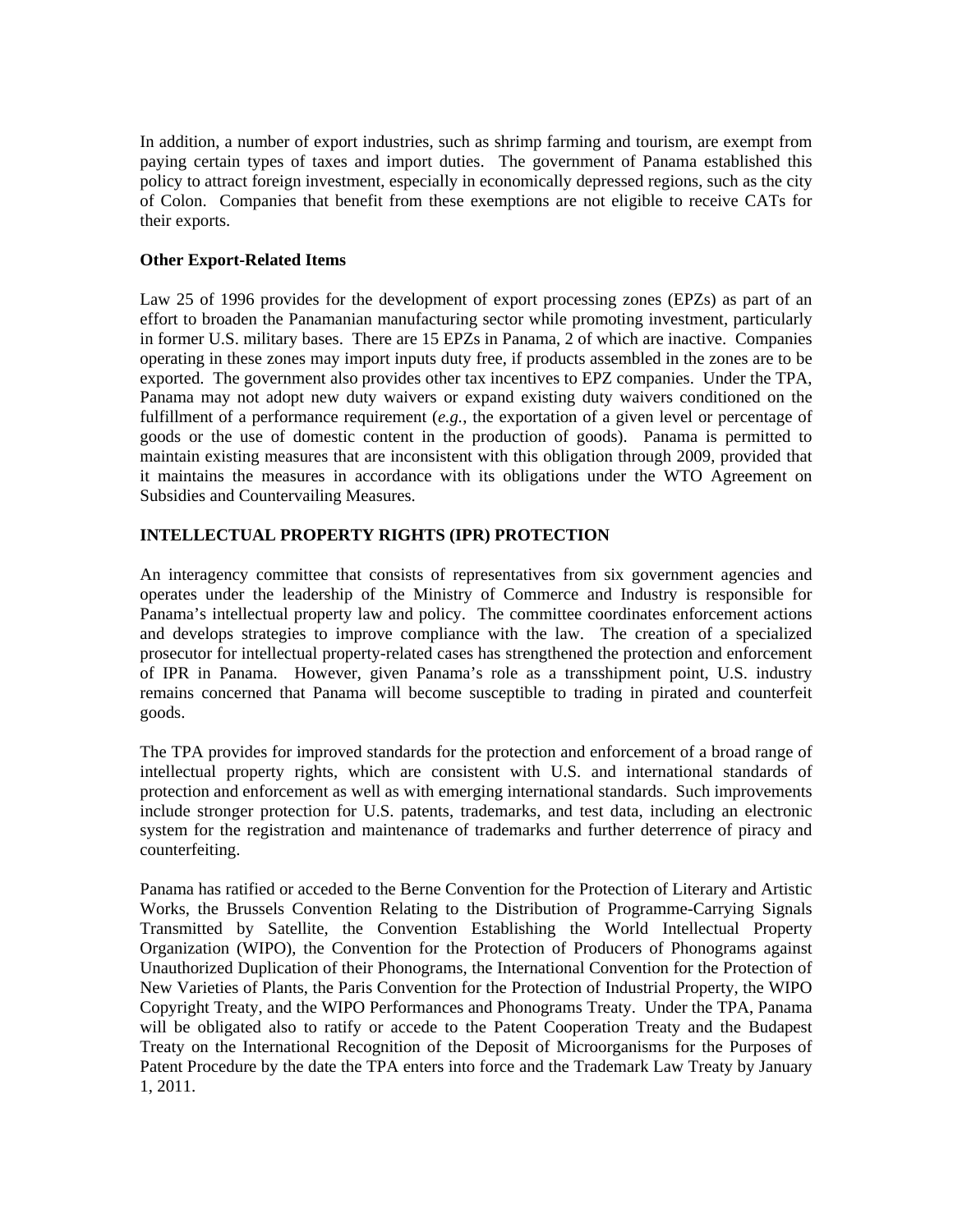## **Copyrights**

Though Panama's 1994 copyright law modernized copyright protection and amendments to the law in 2004 provided for a special Copyright Office with anti-piracy enforcement powers, piracy remains a significant problem. Panama has taken police and legal actions that have significantly reduced the rate of DVD piracy. Internet piracy, however, is quickly emerging in Panama. Films in theatrical release are often downloaded to DVDs and videos, reproduced on optical discs, and then distributed by street vendors.

Implementation of the TPA will require Panama: (i) to provide copyright protection for the life of the author plus 70 years (where the term of protection is measured by a person's life) or 70 years (where the term of protection is not measured by a person's life, *i.e.*, for corporate works); (ii) to require government agencies to use only legitimate computer software; and (iii) to protect encrypted program-carrying satellite signals.

## **Patents**

Panama is a Party to the Paris Convention for the Protection of Industrial Property. Panama's 1996 Industrial Property Law provides a term of 20 years of patent protection from the date of filing. The Industrial Property Law provides specific protection for trade secrets.

Under the TPA, Panama will be required to adjust the patent term for products (other than pharmaceutical products) to compensate for unreasonable delays that occur while granting a patent. For pharmaceutical products, Panama may, but is not required to, adjust the patent term if there is an unreasonable delay in granting a patent or providing marketing approval for a product. The TPA will also require Panama to protect test data submitted to regulators for the purpose of seeking marketing approval for a product.

## **Trademarks**

Law 35 of 1996 provides trademark protection, simplifies the process of trademark registration, and allows for renewal of a trademark for 10 year periods. It appears that this law provides *exofficio* authority to government agencies to conduct investigations and to seize materials suspected of being counterfeited. The Trademark Registration Office has undertaken significant modernization; including creating a searchable computerized database of registered trademarks that is open to the public, and providing for online registration.

Under the TPA, Panama will be required to protect trademarks and geographical indications, including by refusing protection or recognition of a geographical indication that is likely to be confusingly similar to a preexisting trademark. Panama will also be required to have a system of registration that provides efficient and transparent procedures governing applications to protect trademarks and geographical indications.

## **SERVICES BARRIERS**

Services represent approximately 80 percent of Panama's gross domestic product. In general, Panama maintains an open regulatory environment for services.

Under the TPA, Panama will accord substantial market access across its entire services regime, including financial services. Panama agreed to provide improved access in sectors like express delivery and to grant new access in certain professional services that previously had been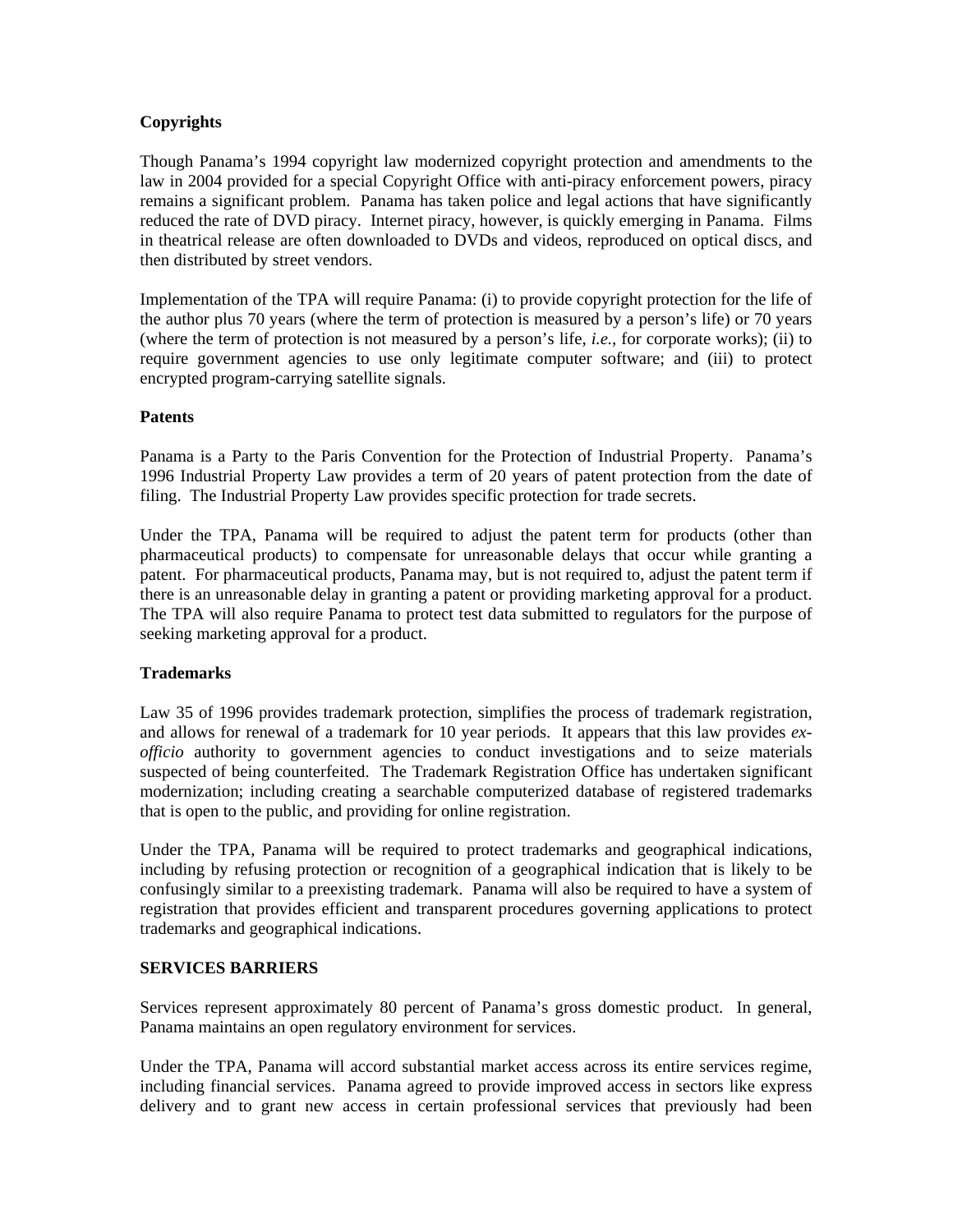reserved exclusively to Panamanian nationals. Panama also agreed that portfolio managers in the United States would be able to provide portfolio management services to both mutual funds and pension funds in Panama. Under the TPA, U.S. insurance suppliers will be permitted to provide certain types of insurance services in Panama and to open branches or subsidiaries in Panama.

With respect to telecommunications, investments have been hampered by the reluctance of Cable & Wireless Panama (one of the two cellular telecommunications companies operating in Panama and the principal wire-line carrier) to negotiate and/or implement interconnection agreements with new entrants. Under the TPA, Panama will be required to ensure that its major telecommunications suppliers provide interconnection to U.S. suppliers on nondiscriminatory terms and conditions.

## **INVESTMENT BARRIERS**

Panama maintains an open investment regime and is generally receptive to foreign investment. There are no measures in place that prohibit the acquisition of Panamanian companies by foreign nationals.

The Panamanian government was, until recently, often unresponsive to concerns raised by U.S. investors. For example, in highly regulated sectors or in sectors where the government grants a concession, companies have encountered a lack of cooperation from Panamanian government officials and been subjected to changes to the terms of their concession contracts. One such example related to pricing changes and a cancellation of contracts without consideration for existing law.

The United States - Panama Bilateral Investment Treaty (BIT) entered into force in 1991 (with additional amendments in 2001). The BIT ensures that, with some exceptions, U.S. investors receive fair, equitable, and nondiscriminatory treatment and that both Parties abide by international law standards such as for expropriation and compensation and free transfers. Under the TPA, the BIT would be suspended after a period of 10 years. Investors will continue to have important investment rights and protections under the investment provisions of the TPA.

The TPA will establish a more secure and predictable legal framework for U.S. investors operating in Panama. Under the TPA, all forms of investment will be protected, including enterprises, debt, concessions, contracts, and intellectual property. U.S. investors will enjoy, in almost all circumstances, the right to establish, acquire, and operate investments in Panama on an equal footing with local investors. Among the rights that will be afforded to U.S. investors are due process protections and the right to receive fair market value for property in the event of an expropriation. Investor rights will be protected under the TPA by an impartial procedure for dispute settlement that is fully transparent and open to the public. Submissions to dispute settlement panels and hearings before such panels will be open to the public and interested parties will have the opportunity to submit their views. In particular, Panama agreed to eliminate certain measures that restrict investment in retail trade to Panamanian nationals (specifically allowing U.S. companies to engage in the retail sale of goods and services; full access to investments in the retail sector will be permitted after 2010 if the investment is at least \$3 million).

# **ELECTRONIC COMMERCE**

In mid-2001, Panama became the first country in Central America to adopt a law specific to electronic commerce. Panama's electronic commerce law has several important features: it gives legal force to any transaction or contract completed electronically; it created the National